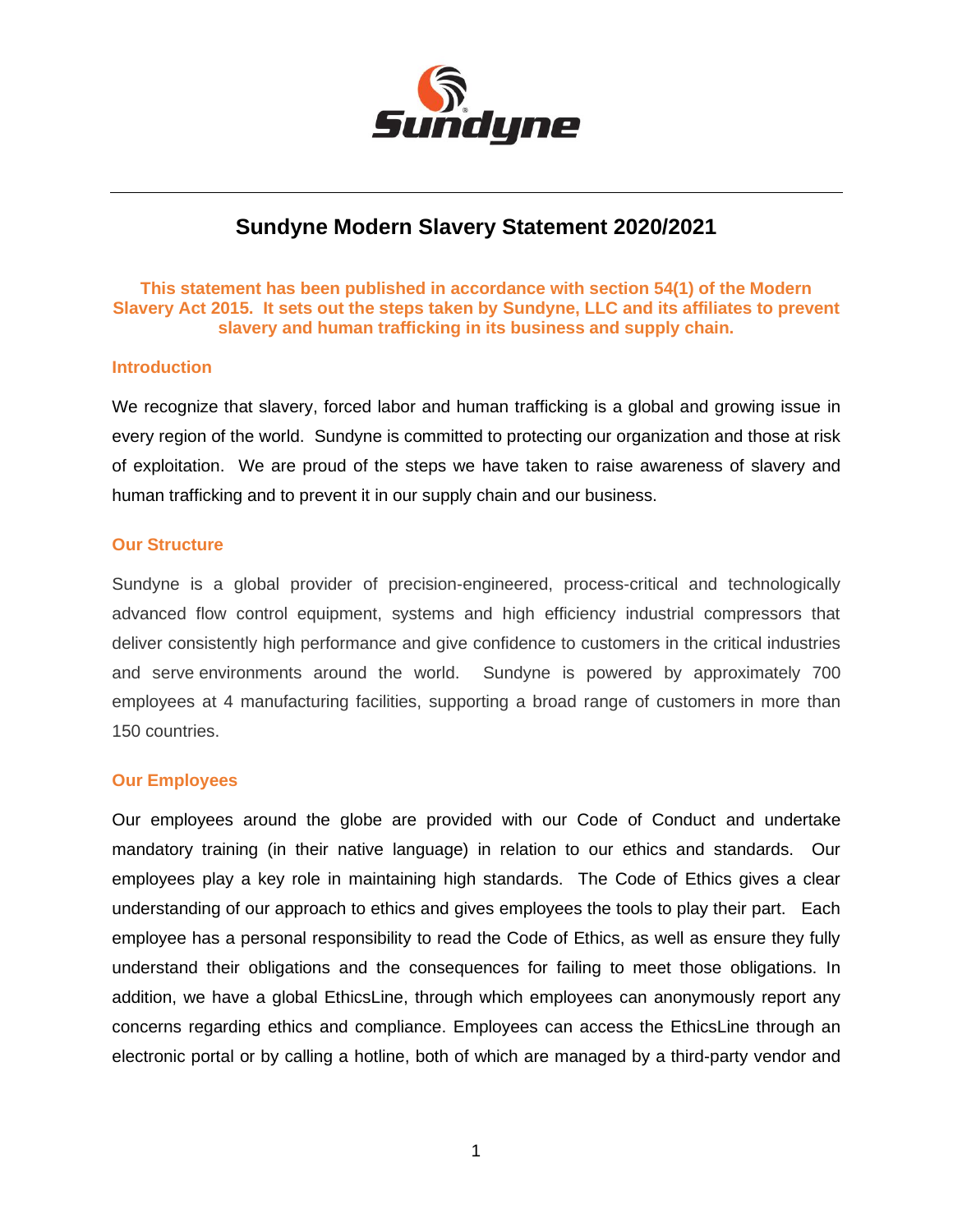

are available 24 hour every day. Any reports coming through the EthicsLine are investigated by the Legal Department.

# **Our Supply Chain**

The products that Sundyne purchases from suppliers do not generally fall in the classes of products that are believed to be at a high level of risk of being produced by child or forced labor in violation of international standards and, to date, Sundyne has not observed activity within its supply chain that would trigger any human trafficking or slavery concern. Accordingly, Sundyne does not consider human trafficking and slavery to be a significant risk for its supply chain. Sundyne's standard purchase order terms require our suppliers to not only comply with our corporate policies, but also applicable laws and regulations, including the Modern Slavery Act 2015.

# **Our policies on slavery and human trafficking**

Sundyne is committed to good citizenship and believes that engagement with others improves the human condition. For our employees worldwide, Sundyne assures safe and healthy work environments, based on the more stringent of U.S. standards, local standards, or Sundyne policies.

Sundyne has a zero-tolerance policy prohibiting human trafficking-related activities. Pursuant to the policy, forced labor, child labor, commercial sex, involuntary prison labor and slavery shall not be used. This includes transporting, harboring, recruiting, transferring or receiving persons by means of threat, force, coercion, abduction or fraud for labor or services. Sundyne expects its suppliers to abide by this policy and the law, and any violation could result in termination of a business relationship and termination of any contracts with Sundyne.

These policies require compliance with the laws, rules and regulations of every country in which Sundyne does business, which would include laws on human trafficking and slave labor. In addition, the policies obligate Sundyne employees to act in every respect with honesty, fairness and integrity.